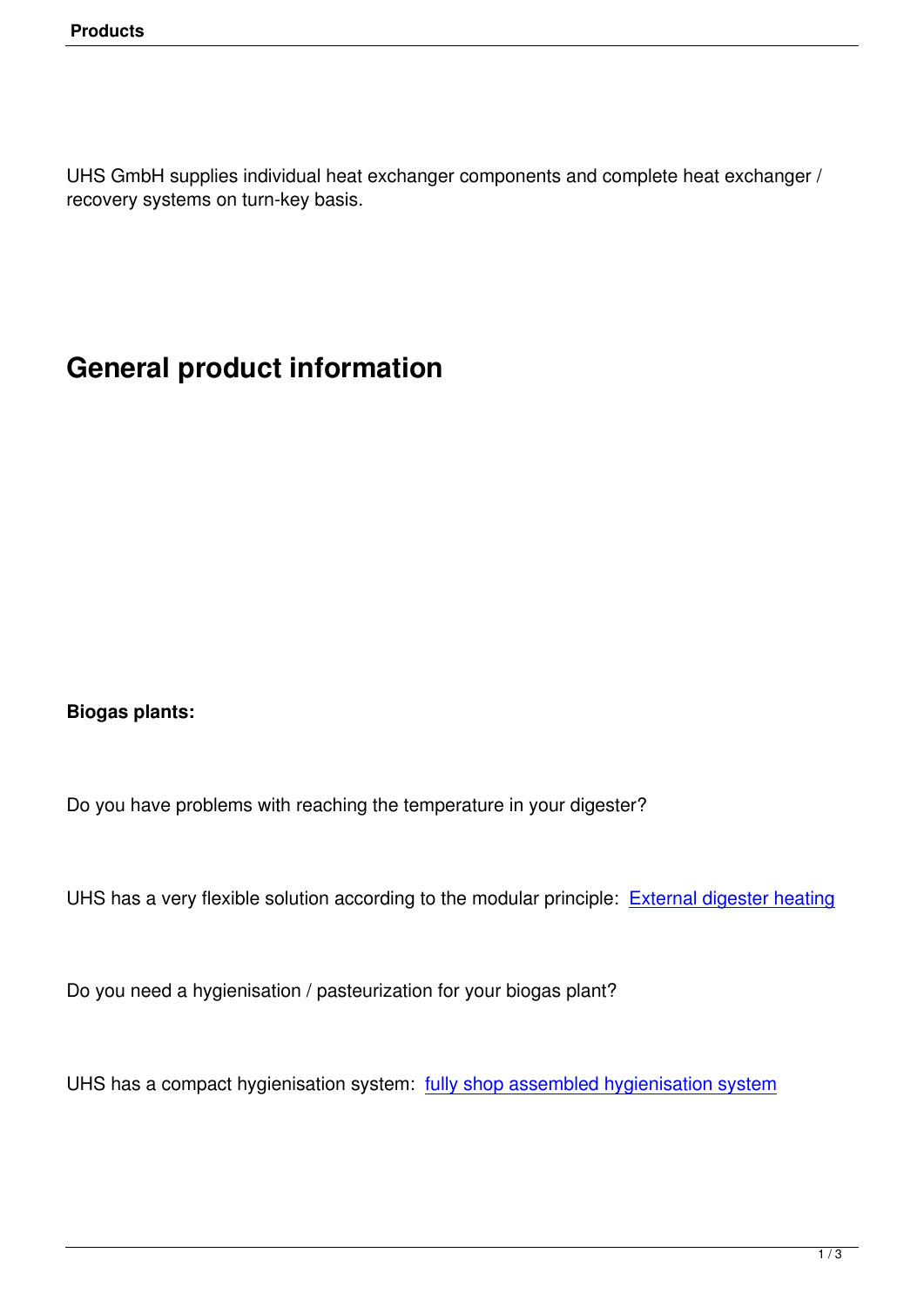## **Sewage sludge plants:**

Sewage sludge treatment plants do often need a thermal treatment of sludge. UHS produces fully shop assembled heat exchanger systems with corrugated M-Tube heat exchangers that are very efficient.

Moreover UHS has experience in vapour steam condensation in sewage sludge plants.

## **Food & beverage:**

For the food industry UHS offers special corrugated heat exchangers as mono-, triple-, or multitubes and as welded or fully demountable for better cleaning.

As novelty UHS has a unique heat exchanger, type P-Tube SML, developed for food industry / highly viscous media. This heat exchanger has compared to a triple tube heat exchanger 2-2.5 times more surface area at same length.

Contact us directly to this, to get more information.